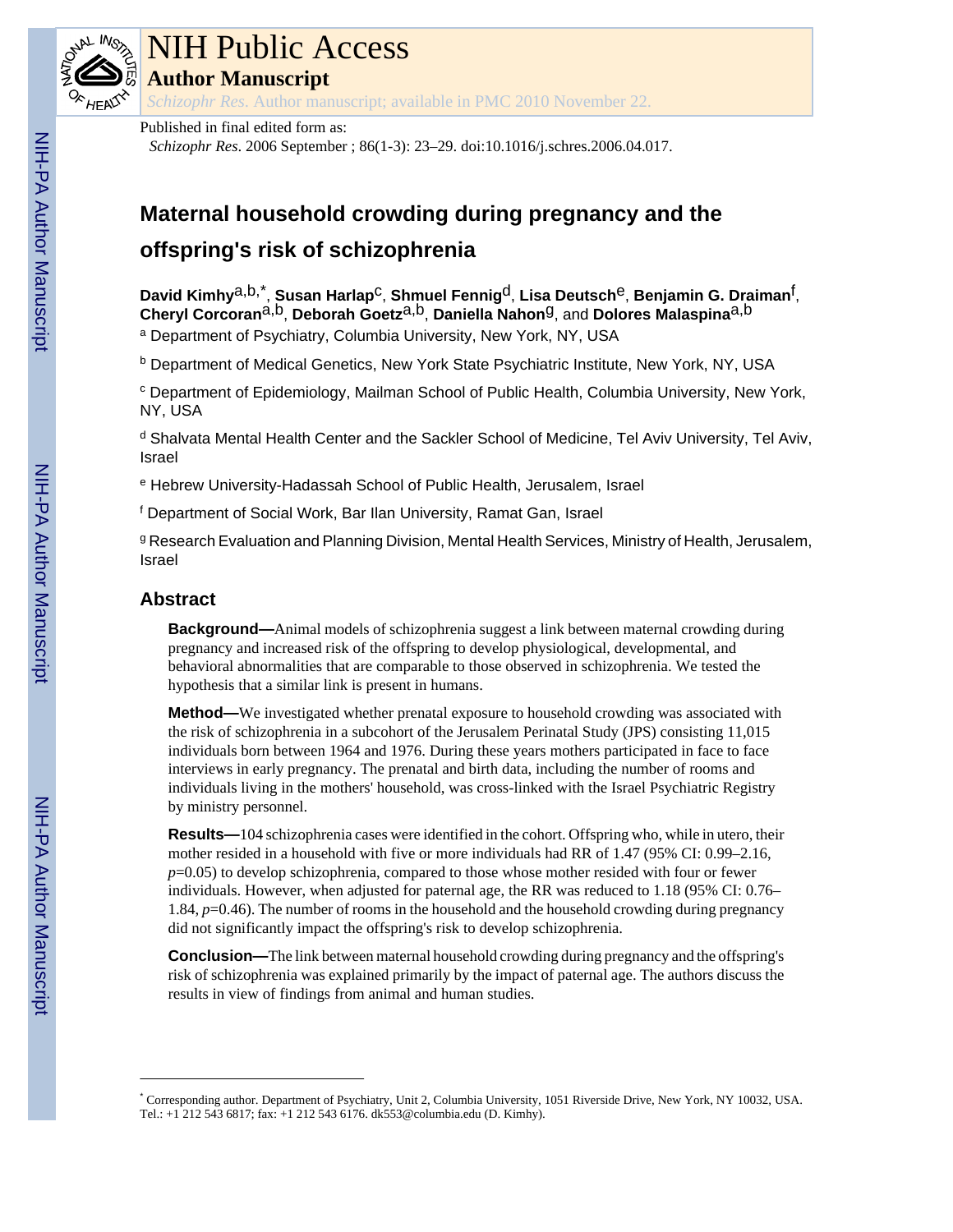Schizophrenia; Pregnancy; Crowding; Paternal age; Stress; Infection

The neurodevelopmental hypothesis of schizophrenia posits that schizophrenia results from a disruption in the development of the central nervous system during prenatal and early neonatal life (Weinberger, 1987). Crowding is a well-studied environmental stressor in animal studies, where it has been associated with numerous physiological, developmental, and behavioral abnormalities in offspring. These include structural and functional brain abnormalities (Berger et al., 2002; Clarke et al., 1994; Coe et al., 2003; Creighton and Chevins, 1988; Hayashi et al., 1998; Henry et al., 1995; Kattesh et al., 1980), delayed motor and mental development (Schneider et al., 1999), changes in social, sexual and aggressive behavior (Crump and Chevins, 1989; Dahlof et al., 1977; Harvey and Chevins, 1985), as well as lowered birth weights, and in the females, delayed puberty and altered estrous cycles (Peters, 1986; Harvey and Chevins, 1987). These observations are comparable to observed abnormalities in animal models of schizophrenia (Lipska and Weinberger, 2000). They also parallel some deficits noted in schizophrenia including reduced initiation of social interactions, aberrant dopaminergic and glutamatergic signaling in prefrontal cortex (Castner et al., 2004), exaggerated reactivity to stress (Lipska et al., 1993), stereotypic locomotion (Beauregard and Bachevalier, 1996; Schmajuk, 1987; Hanlon and Sutherland, 2000; Kilts, 2001), abnormalities in hippocampal and mesocorticolimbic system morphology (Lipska et al., 1993; Beauregard and Bachevalier, 1996; Schmajuk, 1987; Hanlon and Sutherland, 2000; Kilts, 2001), as well as deficits in attention, learning, and recognition memory (Kilts, 2001).

Only two previous studies investigated directly the link between number of household inhabitants and risk of schizophrenia and these yielded conflicting results. Agerbo et al. (2001) found no link between household crowding at age 16 and later incidence of schizophrenia. However, Wahlbeck et al. (2001) reported that the number of siblings in the household at age 7 was related to the schizophrenia risk. This was perhaps distinct from crowding, per se, since the risk was unrelated to the total number of household inhabitants or the number of rooms. A number of methodological issues in these studies may limit the interpretability of their findings with respect to prenatal crowding. First, these assessments were conducted many years after the prenatal period, thus the household data may not reflect the prenatal circumstances. Second, while Wahlbeck et al. (2001) controlled for maternal age, recent data shows that it is actually paternal age which confers the greatest risk of schizophrenia (Malaspina, 2001; Malaspina et al., 2001).

According to the neurodevelopmental hypothesis of schizophrenia, a compromised prenatal and/or early postnatal environment may increase the risk of schizophrenia. As maternal crowding during pregnancy in animal models appear to produce many abnormalities that correspond with deficits associated with schizophrenia, a similar link in humans appears plausible. Such a link in humans has not been studied to date. Thus, the aim of this study is to translate the animal model of pregnancy crowding to the clinical interface by investigating the link between maternal household crowding during pregnancy and the risk of development of schizophrenia in the offspring. Based on data from animal studies, it is hypothesized that offspring, who while in utero their mothers were exposed to higher household crowding, will have higher incidence of schizophrenia. Given previous findings of the impact of paternal age on schizophrenia risk, we will also control the results for paternal age, as well as birth order and socioeconomic status (SES).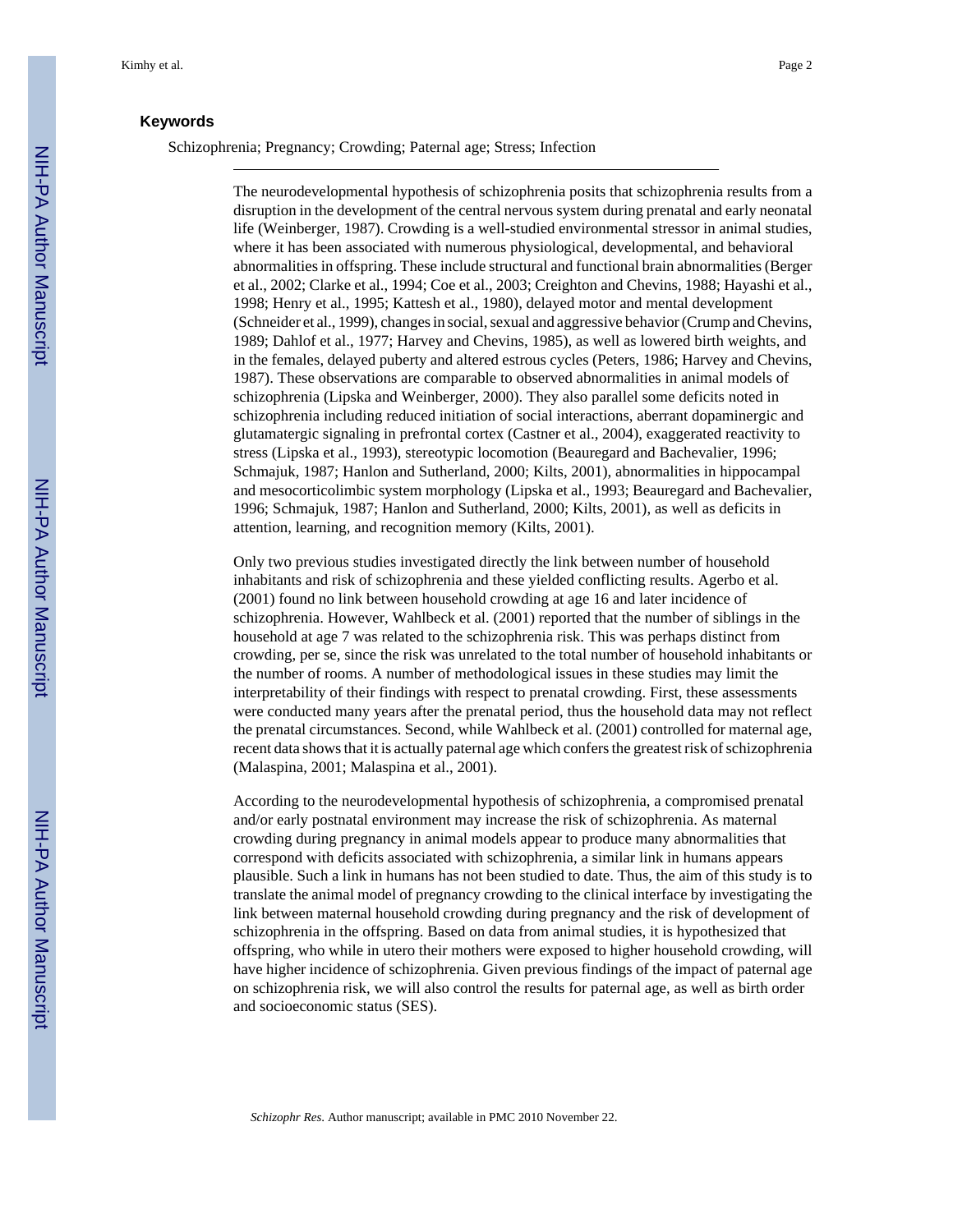# **1. Method**

This study uses data assembled from two independent sources: a population-based research database based on a birth cohort and a national registry of psychiatric disease. The cohort data was obtained from the Jerusalem Perinatal Study—a population-based research file of all births in the greater Jerusalem area from 1964 to 1976. It includes demographic information from birth certificates augmented with data from obstetric and pediatric departments, municipal well-baby clinics, follow-up of vital status, and interviews with some mothers. Its methods have been summarized elsewhere (Harlap et al., 1977; Lichtenberg et al., 1999) and some 80 reports from the study have focused on short- and long-term outcomes. The cohort data were crossed-linked with Israel's national registry of psychiatric disease. The State of Israel maintains a national registry of psychiatric hospitalizations, one of several disease registries used for planning health services, understanding disease etiology, and evaluating measures for prevention. Established in the Ministry of Health in 1950, the Psychiatric Registry receives information about all psychiatric diagnoses, including reports from patients admitted to psychiatric hospitals, psychiatric wards within general hospitals, and psychiatric day-care facilities. The registry's design and methods have been described in detail elsewhere and it has been used for clinical and epidemiologic research in schizophrenia (Harlap et al., 1977; Lichtenberg et al., 1999). In the past decade, studies using the Jerusalem Perinatal Study, linked to other databases in Israel, showed that the offspring' identification numbers, sex, birth dates, and basic demographic information, including parental ages, were more than 99.9% accurate (Lichtenberg et al., 1999; Laor et al., 1997).

In the present study, the Ministry of Health matched a file from the Jerusalem Perinatal Study data to the Psychiatric Registry data using 7-digit identification numbers. These numbers, as well as names and other information that might identify individuals were then removed to create a new, anonymous file limited to psychiatric diagnoses and dates of psychiatric admission. Ministry personnel used a broad definition of schizophrenia (*International Classification of Diseases, 9th Revision; ICD-9*) that included hospital discharge diagnoses of schizophrenia, schizoaffective disorder, schizotypal disorder, delusional disorder, and nonaffective psychoses, hereafter considered schizophrenia.

# **2. Subjects**

There are 11,015 recorded live births in the Jerusalem Perinatal Study file to which the mothers provided information antenatally about household crowding. Interviews with mothers were conducted in the free municipal antenatal clinics, usually in the fourth or fifth month of pregnancy. The mothers attending these clinics tended to be at low risk for a poor obstetric outcome; they excluded some women with preexisting gynecologic or obstetric problems (e.g. sub-fertility) who were more likely to have been referred early in pregnancy to specialist clinics; similarly, they excluded some of the most affluent women, who chose to receive antenatal care privately, and others, typically of lower social status, who may have neglected antenatal care till late in pregnancy. The final birth cohort consisted of 5641 males (51.2%) and 5374 females (48.8%).

#### **3. Statistical analysis**

Data was analyzed using SPSS for Windows (version 13). Crowding ratios were calculated by dividing the number of inhabitants in the mother's household by the number of rooms in that household. As offspring born in different years were followed up to different ages, we used Cox proportional hazards model (Cox and Oakes, 1984) to estimate effects of crowding using the Cox regression procedure. Individuals were censored on the last day of follow-up (December 31, 1997) and results are given as rate ratios (RRs) with 95% confidence intervals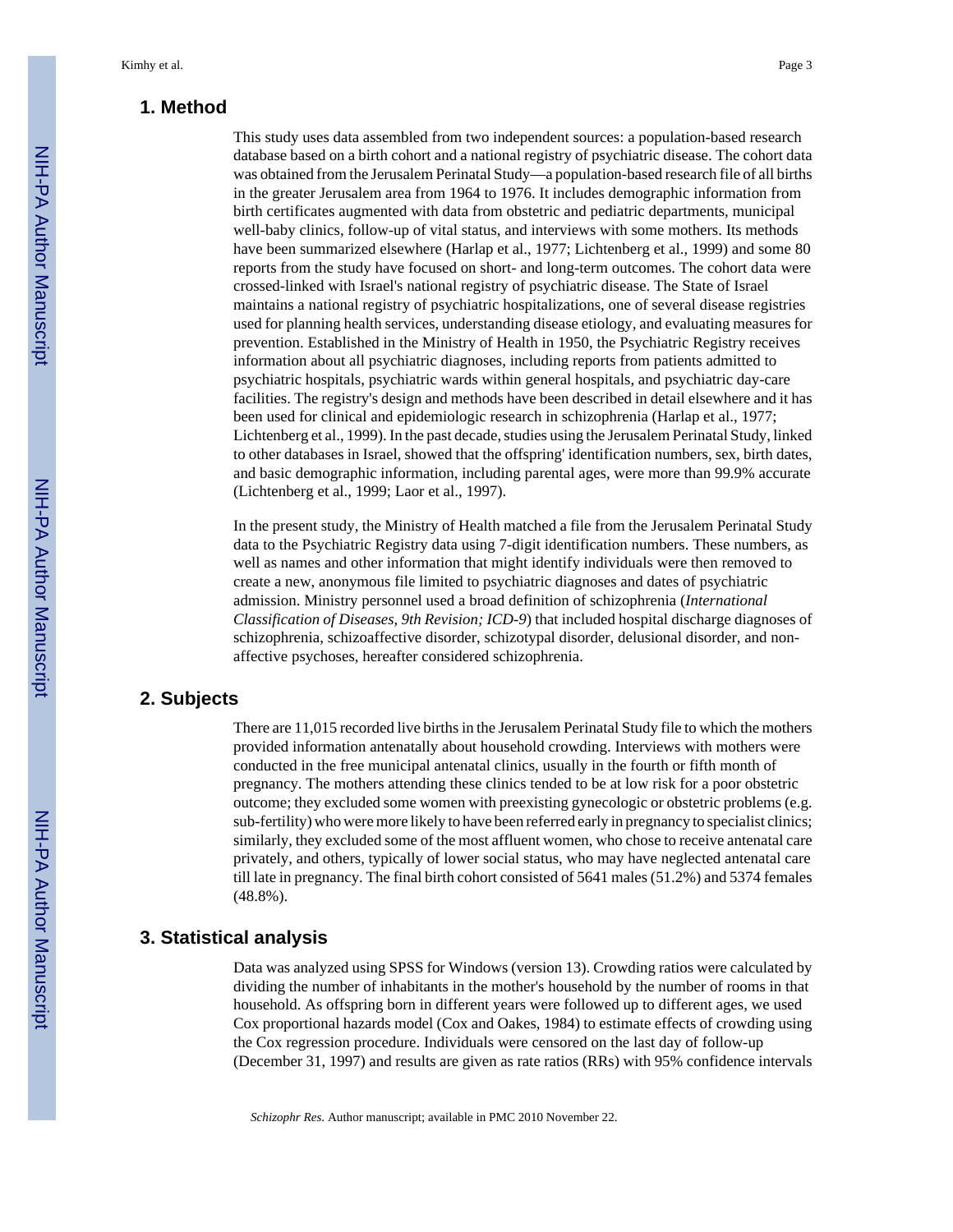(CIs). The categories of crowding were treated as a series of dummy variables (1=present; 0=absent) with 0–0.99 set as the baseline category. In addition, we explored separately the RRs of the variables used to calculate the crowding variable—number of inhabitants and number of rooms in the mother's household. The number of inhabitants in the household was grouped into two categories based on the mean  $(M=4.18)$  number of household inhabitants in the cohort: 1–4 individuals (*N*=7288, 66.2%) vs. 5 or more individuals (*N*=3727, 33.8%). Number of rooms were grouped into two categories based on the mean (M=2.37) number of rooms: 1–2 rooms (*N*=6018, 54.6%) vs. 3 or more rooms (*N*=4997, 45.4%). We also explored the impact of a number of other factors that have been hypothesized to impact the risk of schizophrenia in the offspring including paternal age, birth order, and socioeconomic status (SES). We used father's occupation as an SES index. We ranked each occupation according to the mean education of all the fathers with that occupation (in the Jerusalem Perinatal Study) resulting in six ranks, from 1 (high) to 6 (low) and no unknowns.

# **4. Results**

Linkage of the Jerusalem Perinatal Study file to the Psychiatric Registry resulted in 104 individuals (67 males, 37 females) who were common to both databases, and who were diagnosed through December 31, 1997 as having developed schizophrenia (9.4/1000 incidence rate). Table 1 presents the relative risk of the offspring to develop schizophrenia based on household characteristics during the mother's pregnancy.

Offspring who, while in utero, their mother resided with five or more individuals in a household, had RR of 1.47 (95% CI: 0.99–2.16,  $p=0.05$ ) to develop schizophrenia, compared to those who's mother resided with four or fewer individuals. When adjusted for paternal age, birth order, and SES the RR was reduced to 1.35 (95% CI: 0.74–2.47; *p*=0.33). In contrast, there was no significant difference ( $\chi^2$  =0.01, *P*=0.97) between offspring who their mother resided in homes with 1–2 rooms compared to those who resided in homes with 3 or more rooms (9.4/1000 vs. 9.5/1000, respectively). Similarly, there was no significant difference in rate of schizophrenia between the four categories of household crowding during mother's pregnancy ( $\chi^2 = 1.40$ , *p*=0.70).

We conducted separate analyses to calculate the unique impact of paternal age, birth order, and SES on the link between number of household inhabitants during pregnancy and the offspring' risk of schizophrenia. When adjusted for paternal age only, the RR was reduced to 1.18 (95% CI:  $0.76-1.84$ ,  $p=0.46$ ), suggesting that paternal age had a sizable impact on the offspring's risk of schizophrenia, above and beyond the number of household inhabitants during the mother's pregnancy. Adjustments for birth order (1.43; 95% CI: 0.77–2.64, *p*=0.26) and SES  $(1.32; 95\% \text{ CI: } 0.88-1.99; p=0.18)$  had relatively smaller impact on this link.

We also assessed whether the sex of the offspring influenced the link between number of household inhabitants during pregnancy and later development of schizophrenia. The crude RR was 1.43 (CI: 0.88–2.32, *p*=0.15) for males and 1.50 (CI: 0.78–2.88, *p*=0.22) for females. After adjustment for paternal age, birth order, and SES the RR was 1.31 for males (CI: 0.61– 2.85, *p*=0.49) and 1.40 for females (CI: 0.51–3.78, *p*=0.51). Adjustment for paternal age alone resulted in RR of 1.28 for males (CI: 0.73–2.23, *p*=0.39) and 1.01 for females (CI: 0.48–2.12, *p*=0.98).

#### **5. Discussion**

This is the first epidemiological study assessing the link between maternal household crowding during pregnancy and the offspring's risk of schizophrenia. The results do not support our hypothesis of an association between elevated maternal household crowding during pregnancy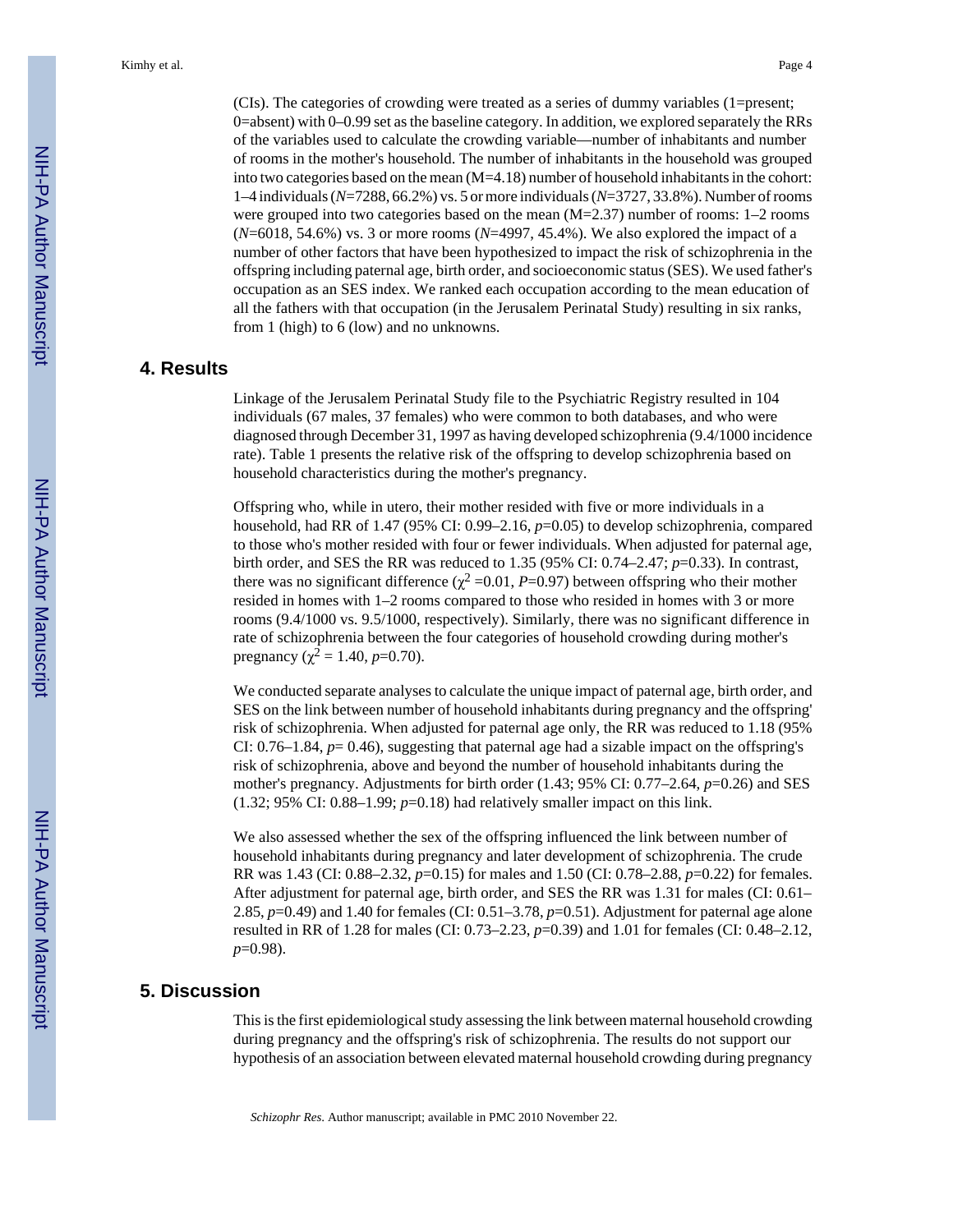Kimhy et al. Page 5

and an increased risk for the offspring to develop schizophrenia. While offspring whose mothers resided in a household with 5 or more inhabitants had 47% higher risk to developed schizophrenia (compared to those who resided with 4 or less), this finding was explained primarily by the impact of the paternal age. These results are consistent with the growing literature demonstrating the significant impact of paternal age on the offspring's risk of schizophrenia (Tsuchiya et al., 2005; Sipos et al., 2004; El-Saadi et al., 2004; Zammit et al., 2003; Byrne et al., 2003; Dalman and Allebeck, 2002; Brown et al., 2002). The number of rooms in the mother's household during pregnancy and the household crowding per se did not have a significant impact on the offspring's risk to develop schizophrenia. Additionally, birth order and father's SES at birth (his occupation ranked by mean education) had limited impact on the offspring's risk of schizophrenia, beyond the impact of paternal age and number of inhabitants in the household during pregnancy.

Our findings raise a question about the nature of the association between paternal age, crowding, and schizophrenia. As paternal age advances, family sizes typically increase. While maternal crowding during pregnancy is significantly associated with schizophrenia risk in the offspring, our data show that a portion of the association is due to the independent relationships of paternal age and schizophrenia. However, the exact mechanisms of this link currently remain speculative. Our findings are discrepant with results from animal studies showing a link between maternal crowding during pregnancy and offspring's abnormalities. One potential explanation is that no previous animal studies assessed jointly the impact of paternal age and maternal crowding during pregnancy on development of offspring's abnormalities. Such study might clarify the relative impact of paternal age and pregnancy crowding in animals. Another explanation may be rooted in the fact that in contrast to animals in studies, humans typically have opportunities to temporarily exit potentially crowded home environments and thus regulate their stress levels. Other models have been proposed to explain the putative association between schizophrenia and crowding. Torrey and Yolken (1998) suggested that exposure to infectious agents through household crowding might account for this association. A number of studies found a link between schizophrenia and exposure to infections during prenatal development (Brown et al., 2004; Limosin et al., 2003; McGrath et al., 1994). However, other studies failed to replicate this link (Erlenmeyer-Kimling et al., 1994; Selten et al., 1999; Westergaard et al., 1999). Data on our cohort's prenatal exposure to infectious agents was not available. Thus, we could not exclude the possibility that later development of schizophrenia was influenced by prenatal or neonatal exposure to infectious agents.

Conversely, maternal psychological stress during pregnancy may also impact the offspring's risk of schizophrenia (Huttunen and Niskanen, 1978). Huizink and colleagues (2003, 2004) found an association between increased maternal stress during pregnancy and restless temperament, as well as delays in motor and mental development in infants at ages 3 and 8 months. Follow-up assessments at age 27 months found a link between maternal anxiety during pregnancy and restless temperament and increase in behavioral problems (Gutteling et al., 2005). Such motor, behavioral, and developmental difficulties correspond with deficits associated with schizophrenia. These studies controlled for a number of confounding variables including SES, maternal age, birth weight, gestational age, and biomedical risks during pregnancy. Similarly, children whose mothers experienced high levels of anxiety during pregnancy exhibited higher rates of behavioral and emotional problems at 47 and 81 months of age after controlling for obstetric risks, psychosocial disadvantage, and postnatal anxiety and depression (O'Connor et al., 2003). In the present study, the numbers of inhabitants in a household and household crowding represent crude and indirect indices of psychological stress. Other physical characteristics of the residence may also influence the inhabitants' level of stress including the size of the rooms, their structure and settings, the quality of the construction, the nature of the residence (apartment vs. house), the floor level, as well as the quality of life in the neighborhood. Thus, we could also not exclude the possibility that later development of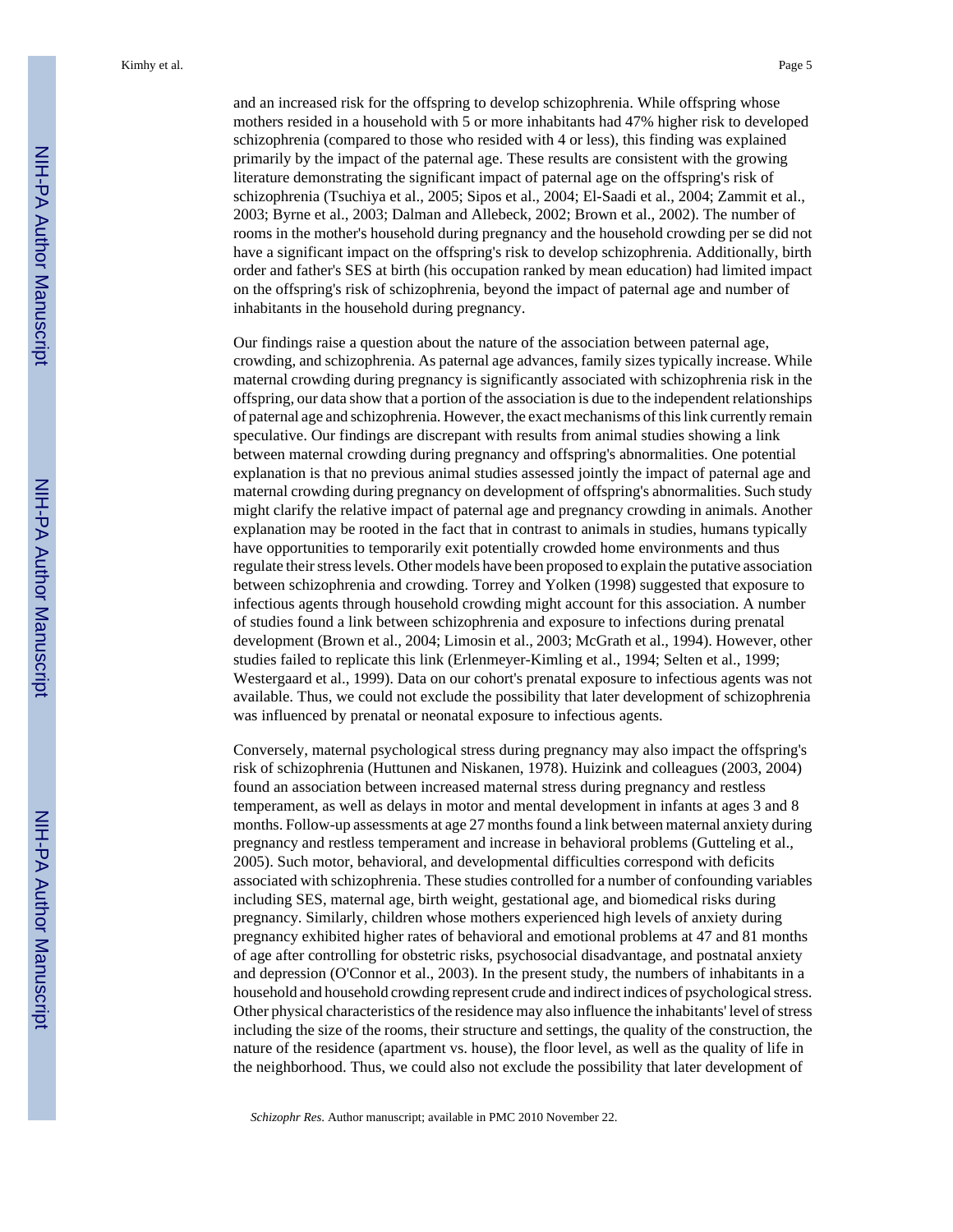schizophrenia in the offspring may be influenced by other indexes of maternal psychological stress during pregnancy.

When examined by sex, the impact of paternal age on the link between number of household inhabitants during pregnancy and the offspring's risk of schizophrenia was not significant. Malaspina et al. (2001) found that each decade of paternal age changed the offspring RR by 1.40 (95% CI, 1.21–1.59) for males and 1.26 (95% CI, 1.07–1.48) for females. However, as the CIs in these 2 estimates overlap, the difference between the sexes may have been caused by chance. A similar trend have been reported by Sipos et al. (2004) who found offspring RR increased by 1.65 (95% CI, 1.32–2.06) for males and 1.40 (95% CI, 1.03–1.89) for females for every 10 years of paternal age in a population based cohort study with over 700,000 subjects. However, they found no statistically marked difference in the association between paternal age and schizophrenia by sex (*p*=0.20, for interaction).

The limitations of our study should be acknowledged–our data on number of inhabitants and number of rooms per residence are based on the mothers' self reports–thus, they may not represent the actual characteristics of the household and may potentially confound the link between crowding and schizophrenia. Another potential limitation, which will be remedied with the completion of our study in several years, is the lack of information on family psychiatric history. Byrne et al. (2003) reported that paternal age had a significant impact on offspring's risk of schizophrenia after controlling for family psychiatric history. This finding is consistent with Malaspina et al. (2001) who proposed that the paternal age effect is caused by de-novo point mutations arising in paternal germ cells, leading to stronger influence of paternal age in sporadic cases than in familial ones. Similarly, we did not adjust the data for the impact of obstetric complications. Dalman and Allebeck (2002) found that adjusting to obstetric complications had little impact on the link between paternal age and offspring's risk of schizophrenia.

The strengths of this study are its use of prospectively acquired data on household crowding and potential confounding factors, and that it provided a continuous follow-up of schizophrenia cases. Future research should assess the potential contribution of different types of maternal psychological stressors on offspring's risk of schizophrenia. Furthermore, animal studies (Bhatnagar et al., 2005; Bethus et al., 2005) suggest that maternal stress may have a differential impact depending on the sex of the offspring—future studies should assess this impact as a potential source of heterogeneity in schizophrenia. Finally, paternal age has been found to have a robust impact on risk of schizophrenia. Future investigations should assess the impact of paternal age in relationship to other variables that have been linked to increased risk of schizophrenia including urbanicity and immigration. In conclusion, this study contributes the growing literature regarding the impact of paternal age on offspring's risk of schizophrenia. It indicates that increased maternal household crowding during pregnancy did not significantly increase the offspring's risk of developing schizophrenia beyond the impact of paternal age.

## **Acknowledgments**

This work was supported by grants RO1 MH59114 (Dr. Malaspina), MH01699 K24 (Dr. Malaspina) from the National Center for Research Resources, National Institutes of Health, Bethesda, MD, a grant from the G. Harold and Leila Y. Mathers Charitable Foundation, Mount Kisco, NY (Dr. Malaspina), and grants from the National Alliance for Research on Schizophrenia and Depression (NARSAD) (Drs. Malaspina, Harlap). We would like to thank the subjects in the cohort for their participation, as well as Jessica MacDonald for her assistance in the preparation of this manuscript.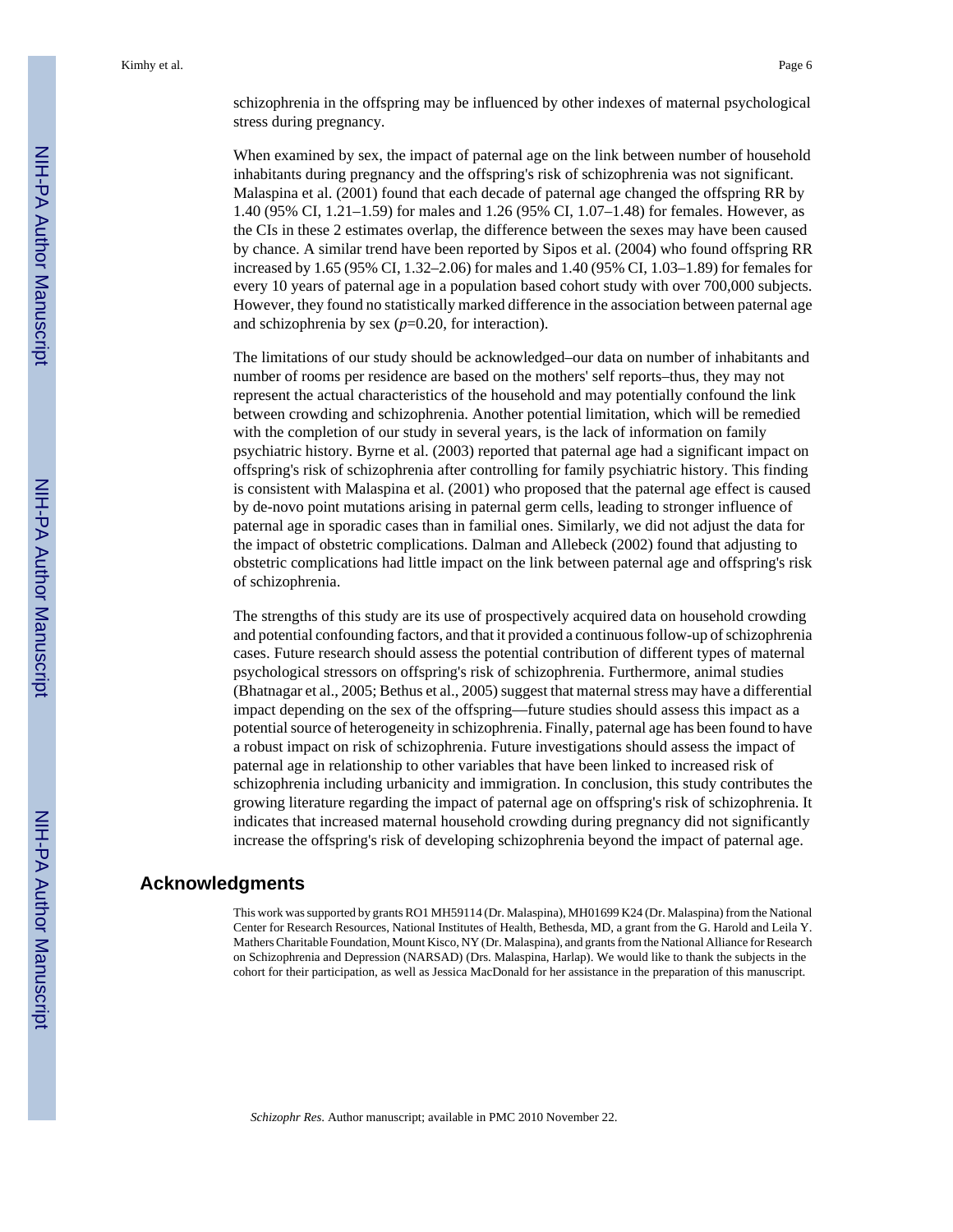## **References**

- Agerbo E, Torrey EF, Mortensen PB. Household crowding in early adulthood and schizophrenia are unrelated in Denmark: a nested case–control study. Schizophr Res 2001;47:243–246. [PubMed: 11278141]
- Beauregard M, Bachevalier J. Neonatal insult to the hippocampal region and schizophrenia: a review and a putative animal model. Can J Psychiatry 1996;41:446–456. [PubMed: 8884034]
- Berger MA, Barros VG, Sarchi MI, Tarazi FI, Antonelli MC. Long-term effects of prenatal stress on dopamine and glutamate receptors in adult rat brain. Neurochem Res 2002;27:1525–1533. [PubMed: 12512957]
- Bethus I, Lemaire V, Lhomme M, Goodall G. Does prenatal stress affect latent inhibition? It depends on the gender Behav Brain Res 2005;58(2):331–338.
- Bhatnagar S, Lee TM, Vining C. Prenatal stress differentially affects habituation of corticosterone responses to repeated stress in adult male and female rats. Horm Behav 2005;47:430–438. [PubMed: 15777808]
- Brown AS, Schaefer CA, Wyatt RJ, Begg MD, Goetz R, Bresnahan MA, Harkavy-Friedman J, Gorman JM, Malaspina D, Susser ES. Paternal age and risk of schizophrenia in adult offspring. Am J Psychiatry 2002;159:1528–1533. [PubMed: 12202273]
- Brown AS, Begg MD, Gravenstein S, Schaefer CA, Wyatt RJ, Bresnahan M, Babulas VP, Susser ES. Serologic evidence of prenatal influenza in the etiology of schizophrenia. Arch Gen Psychiatry 2004;61:774–780. [PubMed: 15289276]
- Byrne M, Agerbo E, Ewald H, Eaton WW, Mortensen PB. Parental age and risk of schizophrenia: a case– control study. Arch Gen Psychiatry 2003;60:673–678. [PubMed: 12860771]
- Castner SA, Goldman-Rakic PS, Williams GV. Animal models of working memory: insights for targeting cognitive dysfunction in schizophrenia. Psychopharmacology 2004;174:111–125. [PubMed: 15205882]
- Clarke AS, Wittwer DJ, Abbott DH, Schneider ML. Long-term effects of prenatal stress on HPA axis activity in juvenile rhesus monkeys. Dev Psychobiol 1994;27:257–269. [PubMed: 7926279]
- Coe CL, Kramer M, Czeh B, Gould E, Reeves AJ, Kirschbaum C, Fuchs E. Prenatal stress diminishes neurogenesis in the dentate gyrus of juvenile rhesus monkeys. Biol Psychiatry 2003;54:1025–1034. [PubMed: 14625144]
- Cox, DR.; Oakes, D. Analysis of Survival Data. Chapman & Hall; London, England: 1984.
- Creighton JA, Chevins PF. Stressful crowding during pregnancy advances onset of offspring adrenocortical rhythm. Exp Biol 1988;48:57–62. [PubMed: 3268429]
- Crump CJ, Chevins PF. Prenatal stress reduces fertility of male offspring in mice, without affecting their adult testosterone levels. Horm Behav 1989;23:333–343. [PubMed: 2793076]
- Dahlof LG, Hard E, Larsson K. Influence of maternal stress on offspring sexual behaviour. Anim Behav 1977;25:958–968. [PubMed: 564150]
- Dalman C, Allebeck P. Paternal age and schizophrenia: further support for an association. Am J Psychiatry 2002;159:1591–1592. [PubMed: 12202282]
- El-Saadi O, Pedersen CB, McNeil TF, Saha S, Welham J, O'Callaghan E, Cantor-Graae E, Chant D, Mortensen PB, McGrath J. Paternal and maternal age as risk factors for psychosis: findings from Denmark, Sweden and Australia. Schizophr Res 2004;67:227–236. [PubMed: 14984882]
- Erlenmeyer-Kimling L, Folnegovic Z, Hrabak-Zerjavic V, Borcic B, Folnegovic-Smalc V, Susser E. Schizophrenia and prenatal exposure to the 1957 A2 influenza epidemic in Croatia. Am J Psychiatry 1994;151:1496–1498. [PubMed: 8092342]
- Gutteling BM, de Weerth C, Willemsen-Swinkels SH, Huizink AC, Mulder EJ, Visser GH, Buitelaar JK. The effects of prenatal stress on temperament and problem behavior of 27-month-old toddlers. Eur Child Adolesc Psychiatry 2005;14:41–51. [PubMed: 15756515]
- Hanlon FM, Sutherland RJ. Changes in adult brain and behavior caused by neonatal limbic damage: implications for the etiology of schizophrenia. Behav Brain Res 2000;107:71–83. [PubMed: 10628731]
- Harlap S, Davies AM, Grover NB, Prywes R. The Jerusalem perinatal study: the first decade 1964–73. Isr J Med Sci 1977;13:1073–1091. [PubMed: 591301]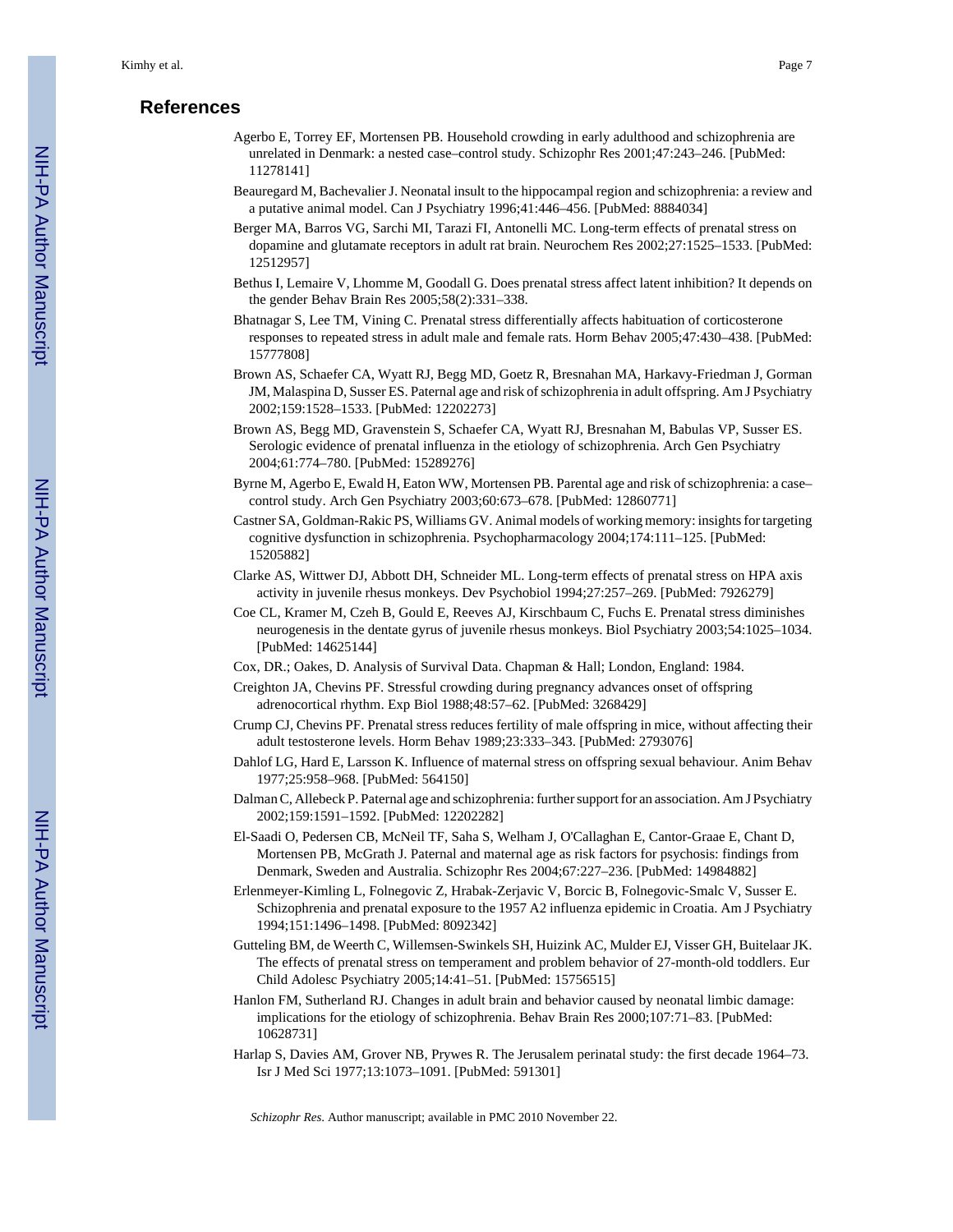- Harvey PW, Chevins PF. Crowding pregnant mice affects attack and threat behavior of male offspring. Horm Behav 1985;19:86–97. [PubMed: 4038967]
- Harvey PW, Chevins PF. Crowding during pregnancy delays puberty and alters estrous cycles of female offspring in mice. Experientia 1987;43:306–308. [PubMed: 3556526]
- Hayashi A, Nagaoka M, Yamada K, Ichitani Y, Miake Y, Okado N. Maternal stress induces synaptic loss and developmental disabilities of offspring. Int J Dev Neurosci 1998;16:209–216. [PubMed: 9785117]
- Henry C, Guegant G, Cador M, Arnauld E, Arsaut J, Le Moal M, Demotes-Mainard J. Prenatal stress in rats facilitates amphetamine-induced sensitization and induces long-lasting changes in dopamine receptors in the nucleus accumbens. Brain Res 1995;685:179–186. [PubMed: 7583244]
- Huizink AC, Robles de Medina PG, Mulder EJ, Visser GH, Buitelaar JK. Stress during pregnancy is associated with developmental outcome in infancy. J Child Psychol Psychiatry 2003;44:810–818. [PubMed: 12959490]
- Huizink AC, Mulder EJ, Buitelaar JK. Prenatal stress and risk for psychopathology: specific effects or induction of general susceptibility. Psychol Bull 2004;130:115–142. [PubMed: 14717652]
- Huttunen MO, Niskanen P. Prenatal loss of father and psychiatric disorders. Arch Gen Psychiatry 1978;35:429–431. [PubMed: 727894]
- Kattesh HG, Kornegay ET, Knight JW, Gwazdauskas FG, Thomas HR, Notter DR. Glucocorticoid concentrations, corticosteroid binding protein characteristics and reproduction performance of sows and gilts subjected to applied stress during mid-gestation. J Anim Sci 1980;50:897–905. [PubMed: 7390944]
- Kilts CD. The changing roles and targets for animal models of schizophrenia. Biol Psychiatry 2001;50:845–855. [PubMed: 11743940]
- Laor A, Stevenson DK, Shemer J, Gale R, Seidman DS. Size at birth, maternal nutritional status in pregnancy, and blood pressure at age 17: population based analysis. BMJ 1997;315:449–453. [PubMed: 9284660]
- Lichtenberg P, Kaplan Z, Grinshpoon A, Feldman D, Nahon D. The goals and limitations of Israel's psychiatric case register. Psychiatr Serv 1999;50:1043–1048. [PubMed: 10445652]
- Limosin F, Rouillon F, Payan C, Cohen JM, Strub N. Prenatal exposure to influenza as a risk factor for adult schizophrenia. Acta Psychiatr Scand 2003;107:331–335. [PubMed: 12752028]
- Lipska BK, Weinberger DR. To model a psychiatric disorder in animals: schizophrenia as a reality test. Neuropsychopharmacology 2000;23:223–239. [PubMed: 10942847]
- Lipska BK, Jaskiw GE, Weinberger DR. Postpubertal emergence of hyperresponsiveness to stress and to amphetamine after neonatal excitotoxic hippocampal damage: a potential animal model of schizophrenia. Neuropsychopharmacology 1993;9:67–75. [PubMed: 8397725]
- Malaspina D. Paternal factors and schizophrenia risk: de novo mutations and imprinting. Schizophr Bull 2001;27:379–393. [PubMed: 11596842]
- Malaspina D, Harlap S, Fennig S, Heiman D, Nahon D, Feldman D, Susser ES. Advancing paternal age and the risk of schizophrenia. Arch Gen Psychiatry 2001;58:361–367. [PubMed: 11296097]
- McGrath JJ, Pemberton MR, Welham JL, Murray RM. Schizophrenia and the influenza epidemics of 1954, 1957 and 1959: a southern hemisphere study. Schizophr Res 1994;14:1–8. [PubMed: 7893616]
- O'Connor TG, Heron J, Golding J, Glover V, ALSPAC Study Team. Maternal antenatal anxiety and behavioural/emotional problems in children: a test of a programming hypothesis. J Child Psychol Psychiatry 2003;44:1025–1036. [PubMed: 14531585]
- Peters AR. Hormonal control of the bovine oestrous cycle: II. Pharmacological principles. Br Vet J 1986;142:20–29. [PubMed: 3947928]
- Schmajuk NA. Animal models for schizophrenia: the hippocampally lesioned animal. Schizophr Bull 1987;13:317–327. [PubMed: 3616522]
- Schneider ML, Roughton EC, Koehler AJ, Lubach GR. Growth and development following prenatal stress exposure in primates: an examination of ontogenetic vulnerability. Child Dev 1999;70:263– 274. [PubMed: 10218255]
- Selten JP, Brown AS, Moons KG, Slaets JP, Susser ES, Kahn RS. Prenatal exposure to the 1957 influenza pandemic and non-affective psychosis in The Netherlands. Schizophr Res 1999;38:85–91. [PubMed: 10463456]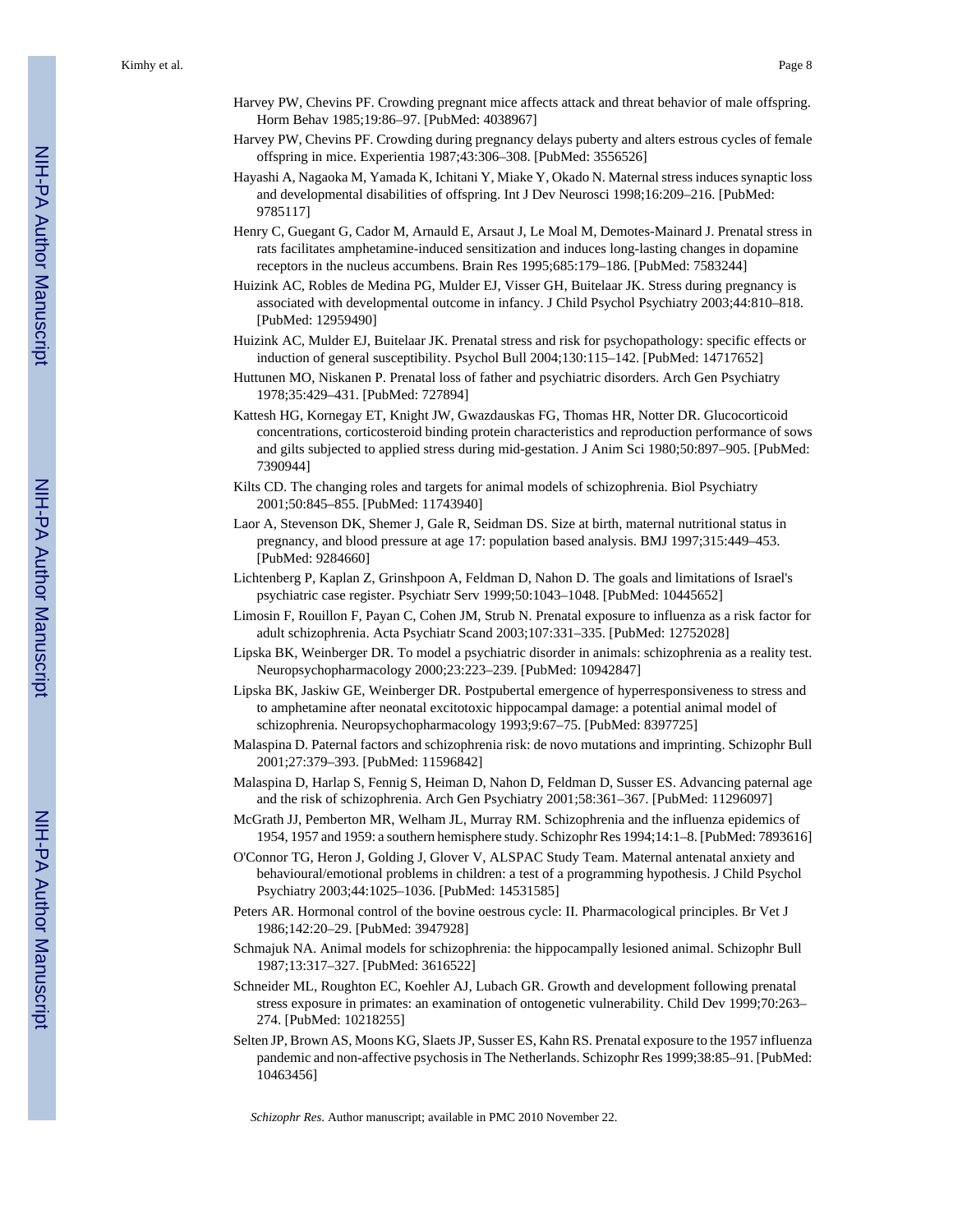Kimhy et al. Page 9

- Sipos A, Rasmussen F, Harrison G, Tynelius P, Lewis G, Leon DA, Gunnell D. Paternal age and schizophrenia: a population based cohort study. BMJ 2004;329:1070. [PubMed: 15501901]
- Torrey EF, Yolken RH. At issue: is household crowding a risk factor for schizophrenia and bipolar disorder? Schizophr Bull 1998;24:321–324. [PubMed: 9718626]
- Tsuchiya KJ, Takagai S, Kawai M, Matsumoto H, Nakamura K, Minabe Y, Mori N, Takei N. Advanced paternal age associated with an elevated risk for schizophrenia in offspring in a Japanese population. Schizophr Res 2005;76:337–342. [PubMed: 15949666]
- Wahlbeck K, Osmond C, Forsen T, Barker DJ, Eriksson JG. Associations between childhood living circumstances and schizophrenia: a population-based cohort study. Acta Psychiatr Scand 2001;104:356–360. [PubMed: 11722316]
- Weinberger DR. Implications of normal brain development for the pathogenesis of schizophrenia. Arch Gen Psychiatry 1987;44:660–669. [PubMed: 3606332]
- Westergaard T, Mortensen PB, Pedersen CB, Wohlfahrt J, Melbye M. Exposure to prenatal and childhood infections and the risk of schizophrenia: suggestions from a study of sibship characteristics and influenza prevalence. Arch Gen Psychiatry 1999;56:993–998. [PubMed: 10565498]
- Zammit S, Allebeck P, Dalman C, Lundberg I, Hemmingson T, Owen MJ, Lewis G. Paternal age and risk for schizophrenia. Br J Psychiatry 2003;183:405–408. [PubMed: 14594914]